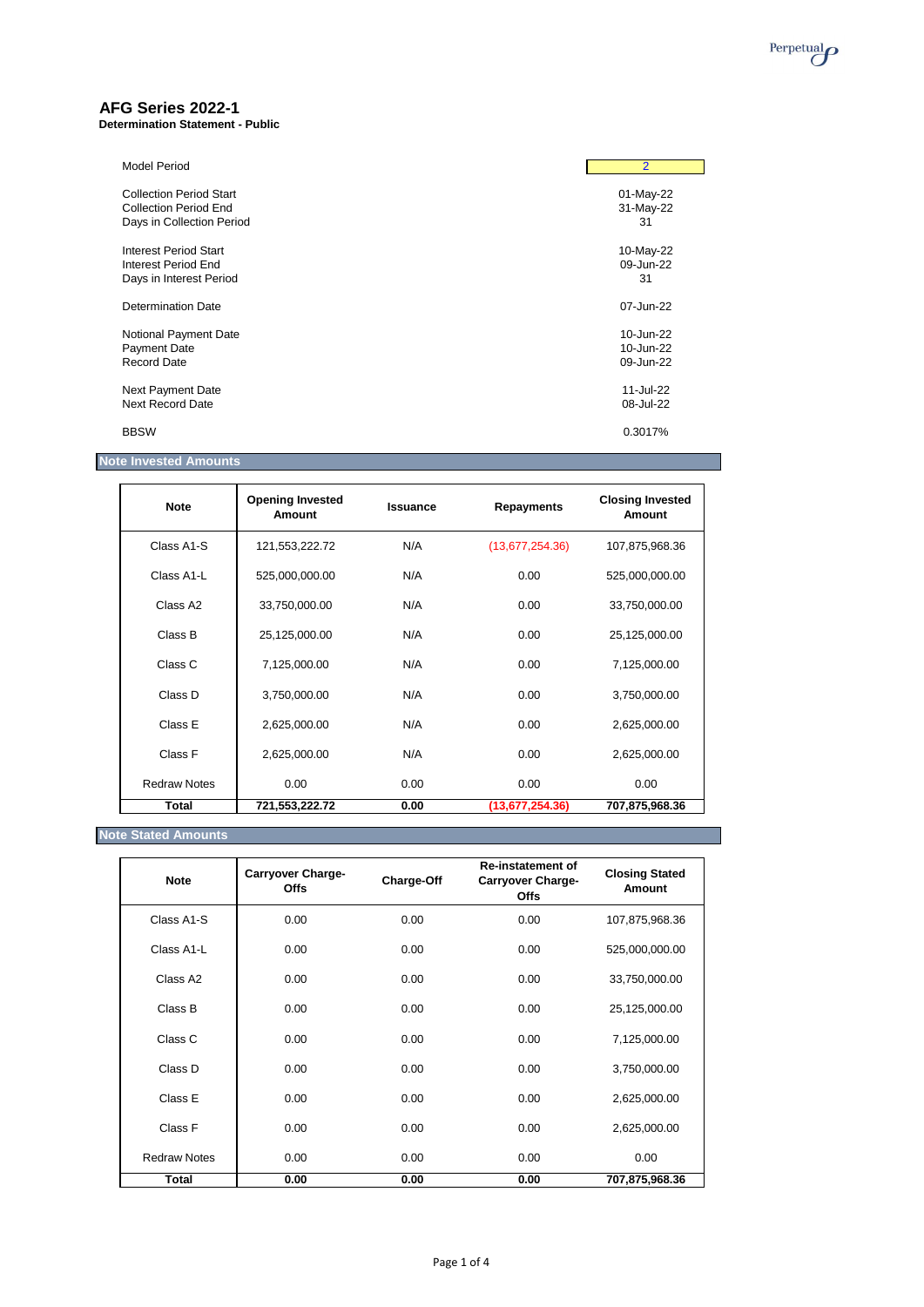| <b>Interest Payments</b> |                    |                                          |                      |                        |
|--------------------------|--------------------|------------------------------------------|----------------------|------------------------|
| <b>Note</b>              | <b>Coupon Rate</b> | <b>Current Period</b><br><b>Interest</b> | <b>Interest Paid</b> | <b>Unpaid Interest</b> |
| Class A1-S               | 0.9017%            | 93,088.79                                | 93,088.79            | 0.00                   |
| Class A1-L               | 1.5017%            | 669,593.63                               | 669,593.63           | 0.00                   |
| Class A2                 | 2.1017%            | 60,243.93                                | 60,243.93            | 0.00                   |
| Class B                  | 2.5017%            | 53,383.88                                | 53,383.88            | 0.00                   |
| Class C                  | 2.8017%            | 16,954.12                                | 16,954.12            | 0.00                   |
| Class D                  | 3.1017%            | 9,878.70                                 | 9,878.70             | 0.00                   |
| Class E                  | 4.9017%            | 10,928.11                                | 10,928.11            | 0.00                   |
| Class F                  | <b>NR</b>          | <b>NR</b>                                | <b>NR</b>            | <b>NR</b>              |
|                          |                    |                                          |                      |                        |

Redraw Notes | 0.3017% 0.0000% 0.0000% 0.0000% 0.0000%

### **Subordination / Factors**

| <b>Note</b>         | Original<br><b>Subordination</b> | <b>Current</b><br><b>Subordination</b> | <b>Bond Factor</b> | <b>Opening Pool</b><br><b>Factor</b> |
|---------------------|----------------------------------|----------------------------------------|--------------------|--------------------------------------|
| Class A1-S          | 10.0000%                         | 10.5951%                               | 71.9173%           | 96.2071%                             |
| Class A1-L          | 10.0000%                         | 10.5951%                               | 100.0000%          | 96.2071%                             |
| Class A2            | 5.5000%                          | 5.8273%                                | 100.0000%          | 96.2071%                             |
| Class B             | 2.1500%                          | 2.2779%                                | 100.0000%          | 96.2071%                             |
| Class C             | 1.2000%                          | 1.2714%                                | 100.0000%          | 96.2071%                             |
| Class D             | 0.7000%                          | 0.7417%                                | 100.0000%          | 96.2071%                             |
| Class E             | 0.3500%                          | 0.3708%                                | 100.0000%          | 96.2071%                             |
| Class F             | N/A                              | N/A                                    | N/A                | N/A                                  |
| <b>Redraw Notes</b> | N/A                              | N/A                                    | N/A                | N/A                                  |

Single Monthly Mortality Rate (SMM) 1.7034% Constant Prepayment Rate (CPR) 18.6306%

## **Risk Retention Undertaking**

**AFGS confirms that it continues to retain a material net economic interest of not less than 5% in the AFG2022-2 Trust – Series 2022-2 securitisation transaction in accordance with the EU Securitisation Regulation. These notes are either held directly by AFGS or in the Retention Vehicles (the shares of which are 100% held by AFGS).**

**For access to EU Regulatory Reporting, please see the below webpage** <https://www.afgonline.com.au/corporate/investors/investor-reports/>

| <b>Prepayment Summary</b>             |               |  |
|---------------------------------------|---------------|--|
| <b>Repayments</b>                     | 20,937,611.95 |  |
| <b>Partial Prepayments</b>            | 7,324,544.43  |  |
| <b>Full Prepayments</b>               | 12,284,315.74 |  |
| <b>Scheduled Principal Repayments</b> | 1,328,751.78  |  |

 $\sim 10$ 

Perpetual<sub>O</sub>

#### **Total Principal Repaid 20,937,611.95**

Less Redraws (7,340,445.15)

## **Principal Available For Distribution 13,597,166.80**

Page 2 of 4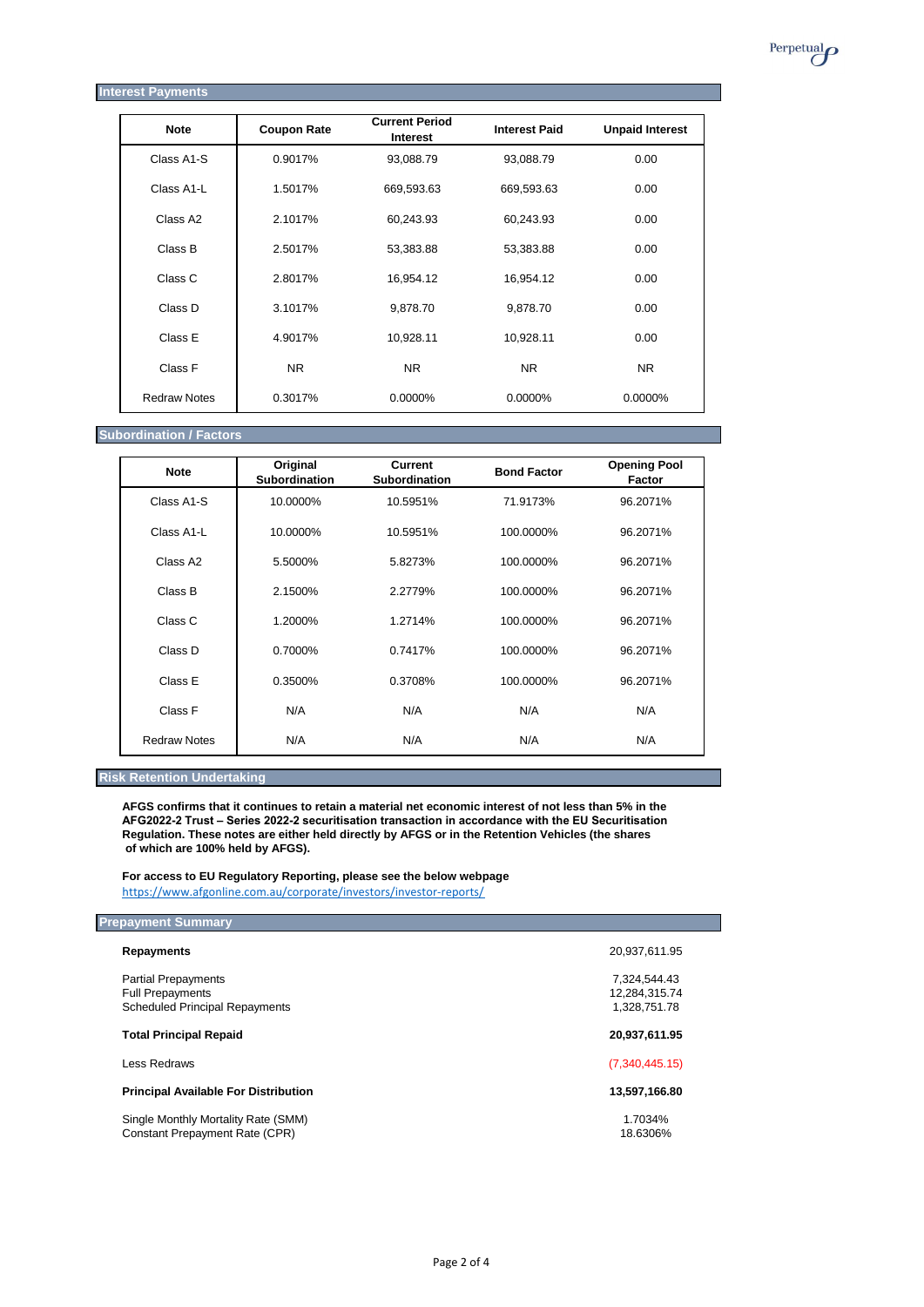

## **Credit Enhancement**

## **Threshold Rate**

| <b>Threshold Rate</b>                                | 2.1152%        |
|------------------------------------------------------|----------------|
| Weighted Average Borrower Rate                       | 2.9495%        |
| <b>Threshold Rate Review Trigger</b>                 | <b>FALSE</b>   |
| <b>Threshold Rate Subsidy</b>                        | 0.00           |
| Threshold Rate Subsidy Deposit by Trust Manager      | 0.00           |
| <b>Redraw Notes</b>                                  |                |
| <b>Redraw Limit Parameter</b>                        | 1.0000%        |
| Aggregate Invested Amount of Notes                   | 196,553,222.72 |
| <b>Redraw Limit</b>                                  | 1,965,532.23   |
| <b>Principal Draw</b>                                |                |
| Opening Balance of the Principal Draw                | 80,087.56      |
| <b>Principal Draw</b>                                | 0.00           |
| Repayment of Principal Draw                          | (80,087.56)    |
| Closing Balance of the Principal Draw                | 0.00           |
| <b>Liquidity Facility</b>                            |                |
| <b>Liquidity Limit</b>                               | 7,215,532.23   |
| Un-utilised portion of Liquidity Facility            | 7,215,532.23   |
| Carryover balance of Liquidity Advances              | 0.00           |
| <b>Liquidity Draw</b>                                | 0.00           |
| <b>Repayment of Liquidity Draws</b>                  | 0.00           |
| Closing balance of Liquidity Advances                | 0.00           |
| <b>Extraordinary Expense Reserve</b>                 |                |
| Opening Balance of the Extraordinary Expense Reserve | 150,000.00     |
| Extraordinary Expense Reserve Draw                   | 0.00           |
| Deposit to the Extraordinary Expense Reserve         | 0.00           |
| Closing Balance of the Extraordinary Expense Reserve | 150,000.00     |
| <b>Amortisation Ledger</b>                           |                |
| Opening Balance of the Amortisation Ledger           | 0.00           |
| Deposit to Amortisation Ledger                       | 0.00           |
| Amortisation Ledger Draw                             | 0.00           |
| Closing Balance of the Amortisation Ledger           | 0.00           |

Page 3 of 4